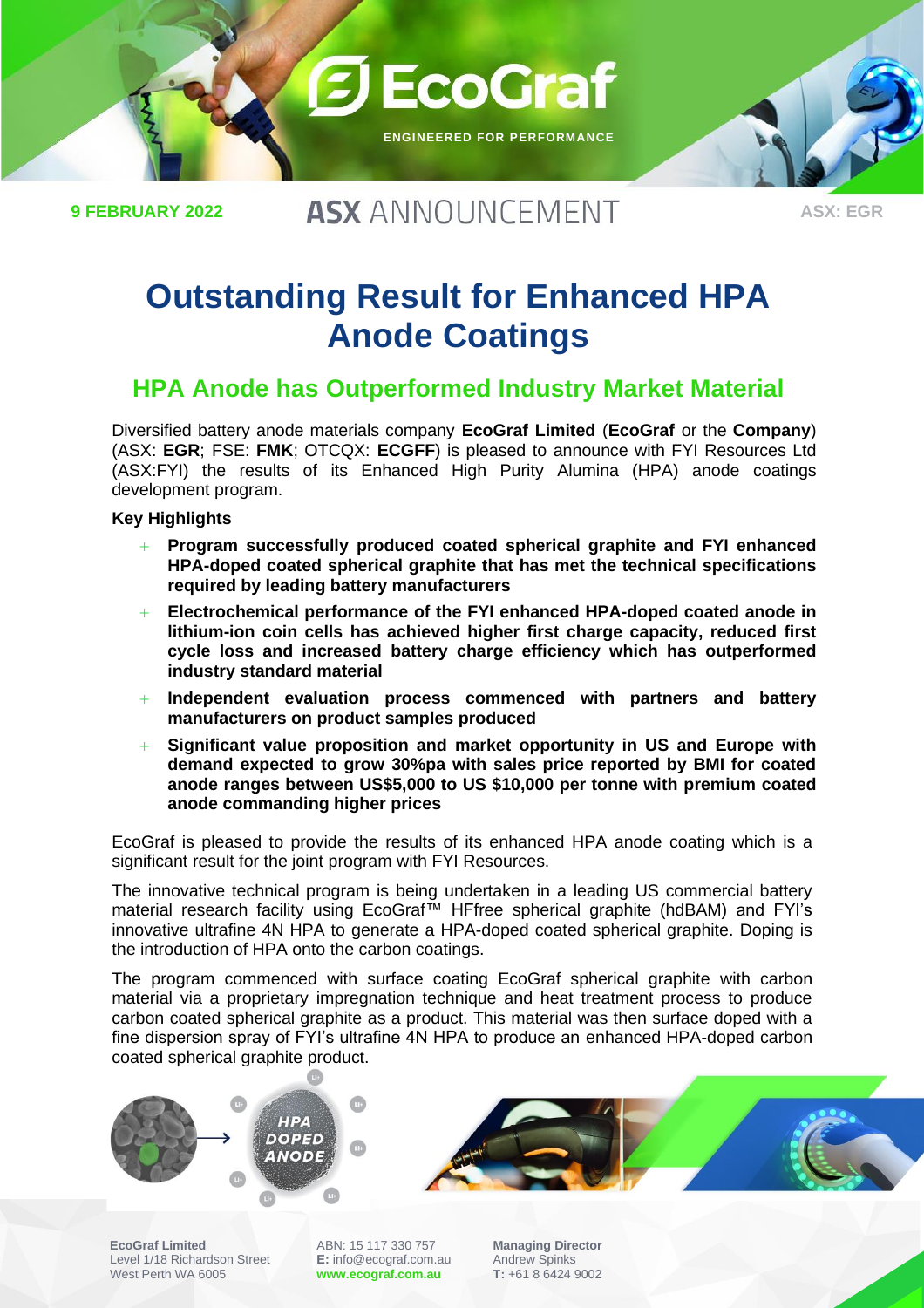

Physical analysis of the coated spherical graphite material and FYI HPA-doped coated spherical graphite material was completed and met the specifications required by leading battery manufacturers.

Scanning electron microscopy of carbon-coated purified spherical graphite.





Scanning electron microscopy of high purity alumina doped coated spherical graphite.





E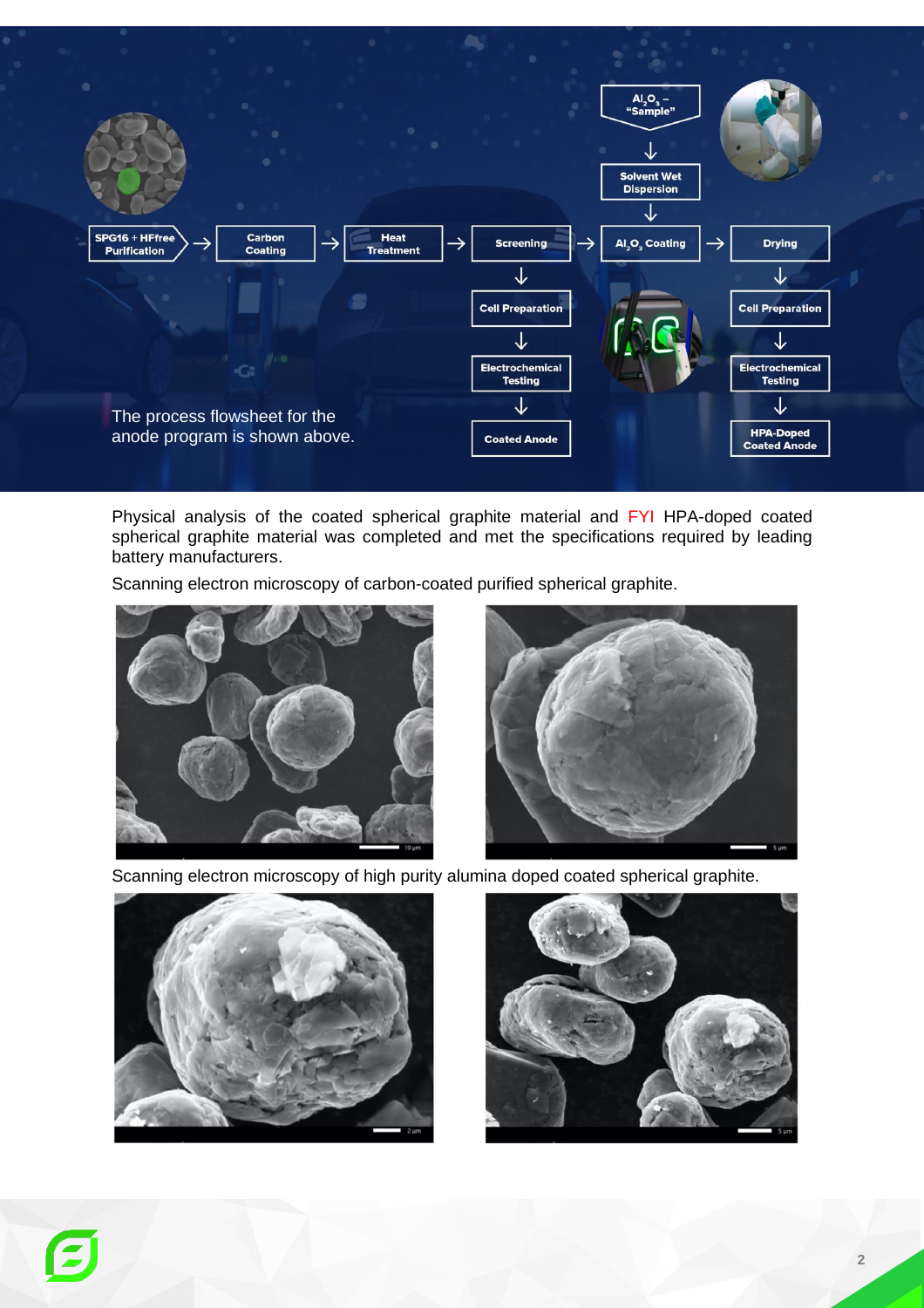The electrode coating process involved the material under controlled conditions applied to the copper sheet to achieve uniform electrode coating for application in lithium-ion coin cell.



Electrochemical performance of the coated spherical graphite (coated anode) and HPAdoped coated spherical graphite (HPA-doped coated anode) was undertaken in an industry standard coin cell (CR2016) to determine the performance in a lithium-ion cell which are used to power EV's.

The following table presents the coin cell electrochemical performance results benchmarked against current industry anode material from China.

|                             | <b>Coated</b><br><b>Anode</b> | <b>HPA-Doped</b><br><b>Coated Anode</b> | <b>Industry Market</b><br><b>Anode</b> |
|-----------------------------|-------------------------------|-----------------------------------------|----------------------------------------|
| Reversible capacity (mAh/g) | 353.4                         | 362.7                                   | 355                                    |
| First cycle loss (%)        | $5.2\%$                       | 4.5%                                    | 7.0%                                   |
| First Charge efficiency (%) | 94.8%                         | 95.5%                                   | 93.0%                                  |

First cycle charge-discharge curves were developed for both materials achieving higher first charge capacity, reduced first cycle loss and increased charge efficiency.

The coated anode has a reversible capacity in the order of 353.4 mAh/g (milliampere hours per gram) with irreversible first cycle loss amounting to merely 5.2% These are excellent results and makes EcoGraf and FYI coated anode as superior performing Lithium-ion anode material.

The performance of the HPA-doped coated anode was outstanding and better than the coated anode. Specifically, the reversible capacity was measured at 362.7 mAh/g and the first cycle loss was 4.5%. The HPA-doped coated spherical graphite outperformed current industry standard material from China.

Optimisation will continue for the loading of HPA onto the battery anode as well as variable size specification of HPA used as the dopant. Performing the long-term cycling (100 cycles and above) of HPA-doped coated anode is ongoing.

The results are very positive delivering a better performing material that will improve, performance, durability, and safety.

EcoGraf and FYI are very pleased with the results and providing product samples to partners and battery manufacturers. The objective program is to develop a commercial innovative active anode material (AAM) in Western Australia from further value adding its materials for the Lithium-Ion battery market.

Demand is forecast to increase 30%pa driven by the transition to low carbon emission technologies with sales price reported by leading industry research group BMI Research for coated anode ranges between US\$5,000 to US \$10,000 per tonne with premium coated anode commanding higher prices.